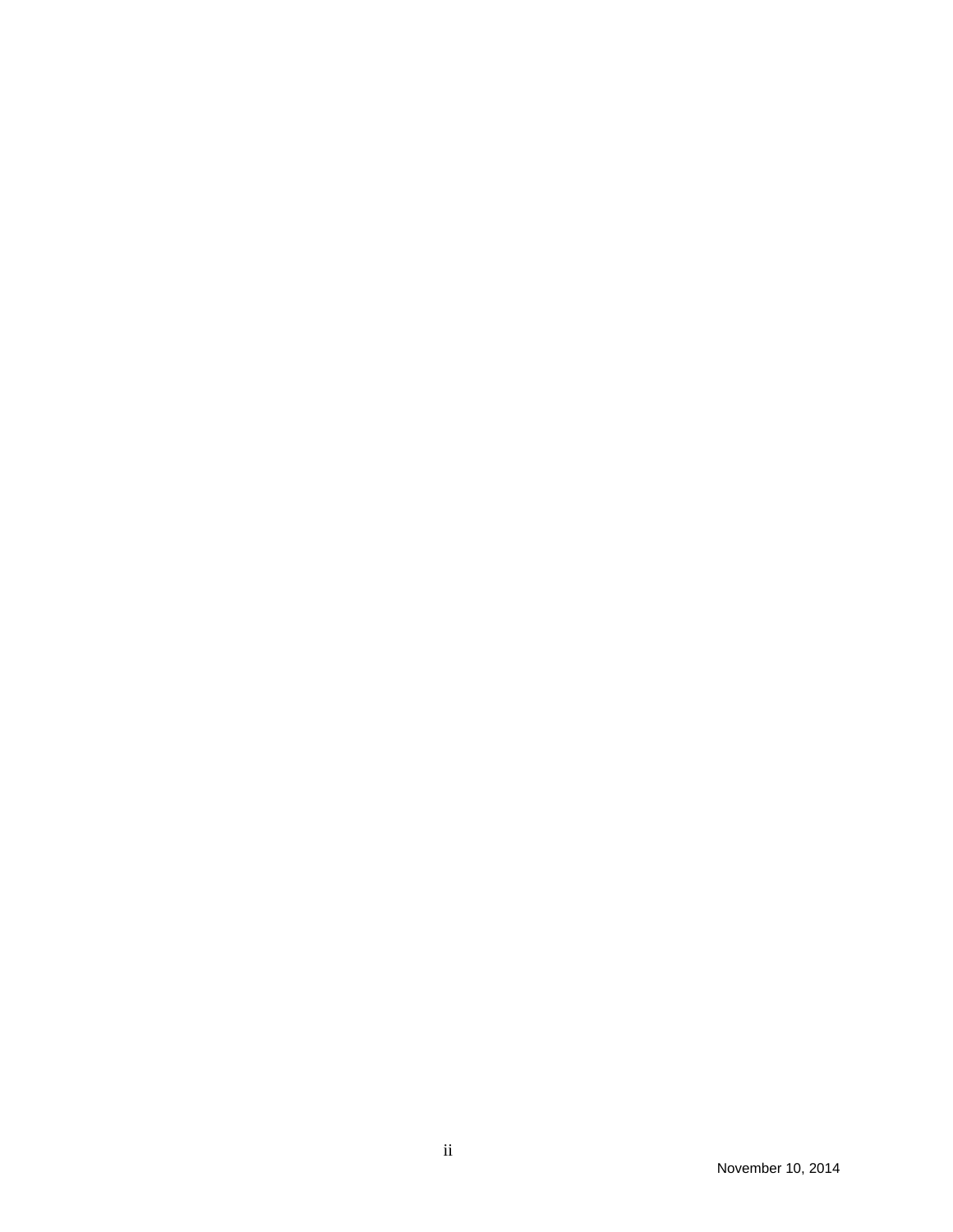# **PART 27 APPROVED LIST OF SUPPLIERS AND MATERIALS FOR WATER AND SEWER CONSTRUCTION**

The Chief of Facilities shall maintain the approved materials list. The amendment of the list shall be the result of an evaluation and recommendation of a committee of operations, maintenance, and engineering staff of the Water & Sewer Division periodically designated by the Deputy Director of the Water & Sewer Division. The list shall be utilized by contractors, suppliers, designers, and County staff when identifying materials which have been approved for use in the County water and sewer systems. This list of approved materials shall be utilized in construction or maintenance when the project specifications do not contain enough detail to identify every item. This list of approved materials is to be used or referenced in designs unless a material not contained in the list is otherwise approved for use in a specification package.

The supplier of a material not on the list may request inclusion of a product by pursuing the following evaluation procedures:

1. Materials must be presented with a request for inclusion in the approved materials list. The request may initially be for an individual or limited number of projects.

2. Five (5) copies of fact sheets, specifications, laboratory test results, drawing and significant information on applicability of use of the product must be presented before a request will be considered.

3. Documentation of approval for use for the proposed application by other local, state or federal water and sewer operations and construction agencies must be presented.

4. Depending on the nature of the product, factory visits and on-site visits to locations where the material or product is being utilized in construction and/or operation may be required as part of the evaluation process.

5. If evaluation of the aforementioned information is acceptable, the product may be approved for use on a trial basis in a developer-funded or County capital project. NOTE: Large quantities or extensive use in the trial installation will normally not be allowed.

6. The County reserves the right to have the product tested by an independent agency to assure that it meets the minimum requirements established in the Standard Specifications. In the event that the product does not meet the minimum requirements, the manufacturer will be responsible for all associated cost including, but not limited to, the test performed and any additional testing by Harford County. Should the product not pass a retest, the product will be removed from the Approved Material List.

7. If the trial installation produces satisfactory results, then after an appropriate time for observation, the material or product may be utilized on a limited basis.

8. Pending continued satisfactory performance and evaluation during the trial installation and limited use periods, the material or product may be added to the list of approved suppliers.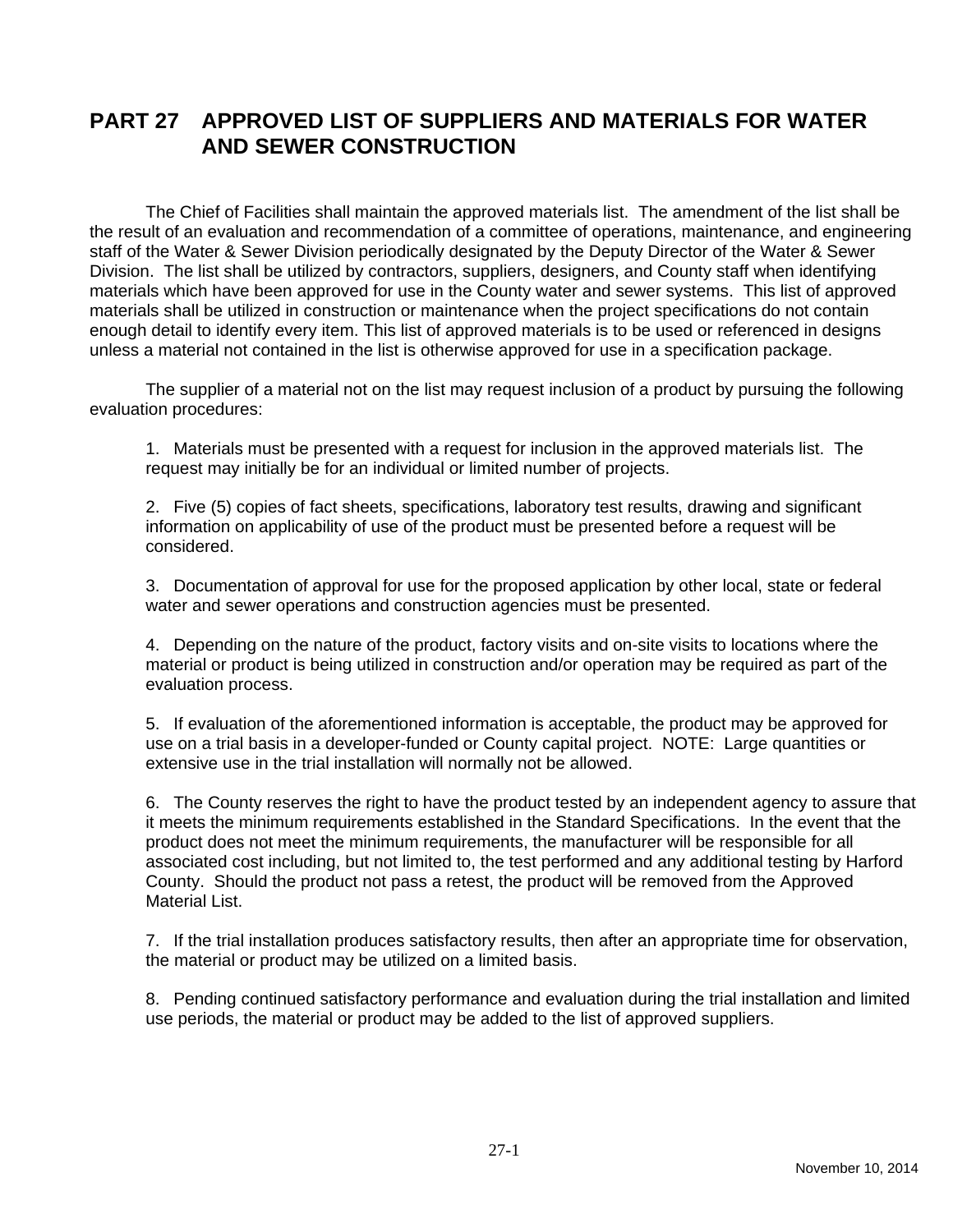#### **1) PIPE, DUCTILE IRON (D.I.P)**

Slip Joint Restrained Joint U.S. Pipe & Fdy. T.R. Flex Griffin Snap Lock American Flex Ring McWane Super Lock Atlantic States Clow

#### **Special Thickness Class**

Note: 3" – 6" Class 52 8" - 12" Class 52 14" & above Class 52

## **2) PIPE, POLYVINYL CHLORIDE WATER**

North American Pipe J.M. Eagle National Pipe & Plastic Diamond

#### Note:

 Rubber Ring Slip Joint Only 3" or smaller – SDR-21-200 psi 4"-12"-DR-14-200 psi

#### **3) PIPE, CAST IRON (C.I.P.)**

Not approved.

#### **4) PIPE, WATER SERVICE (3/4", 1", 1'1/2", 2")**

#### **Copper Tubing-Type K (All Sizes)**  Halstead Reading Cerro Mueller Tubing Company Howell Metals Cambridge-Lee

#### **5) FIRE HYDRANT, 5-1/4" VALVE OPENINGS - MECHANICAL JOINT**

M&H Reliant Style 929 Mueller Centurion A-423 Kennedy Guardian K-81-A American B-84-B Clow-Medallion-F-2545 U.S. Pipe Metropolitan 250 Model 94

#### **6) PAINT FOR FIRE HYDRANTS "SCHOOL BUS YELLOW"**

Sherwin-Williams - Yellow #B54Y157 **Coronado #COR80-151-1** 

#### **7) RESILIENT SEAT/WEDGE VALVES MECHANICAL JOINT (Flanged For Interior Use)**

Sizes Thru 30" (AWWA C-509-01) Clow Series F-6100 (4"- 48") Kennedy Kenseal (4"-12") M&H Style 4067 (4"-12") Mueller Series A-2360-20 (4"-12") U.S. Pipe V&H – USP-0-20 (4"-12")

## Sizes 4" - 12" (AWWA C-515)

American Flow Control 2500 series (4"-12") Clow 2638 series (4"-12") Kennedy KS-RW series (4"-12") M&H 7000 series (4"-12") Mueller A-2361 series (4"-12") U.S. Pipe – AUSP1 series (4"-12")

#### Sizes 14" - 36" (AWWA C-515-02)

American Flow Control Series 2500 Clow Series F-6100 Kennedy Kenseal M&H Style 7571 Mueller Series A-2361-20 U.S. Pipe V&H – USP-1-20 (14"-48")

Sizes 24" and Above Pre-approval required

#### Note:

- 1. Gearing required above 16"
- 2. 3"-36" Non-Rising Stem
- 3. 3"-16" OS&Y
- 4. Brass Test Plug
- 5. All valves are required to use 304 or 316 stainless bolts and nuts. The County may require 316 stainless fasteners to be used in lieu of 304 stainless in instances where it deems necessary.

#### **8) BUTTERFLY VALVES (24" & LARGER) (Valve Shafts-Horizontal)**

Submit shop drawings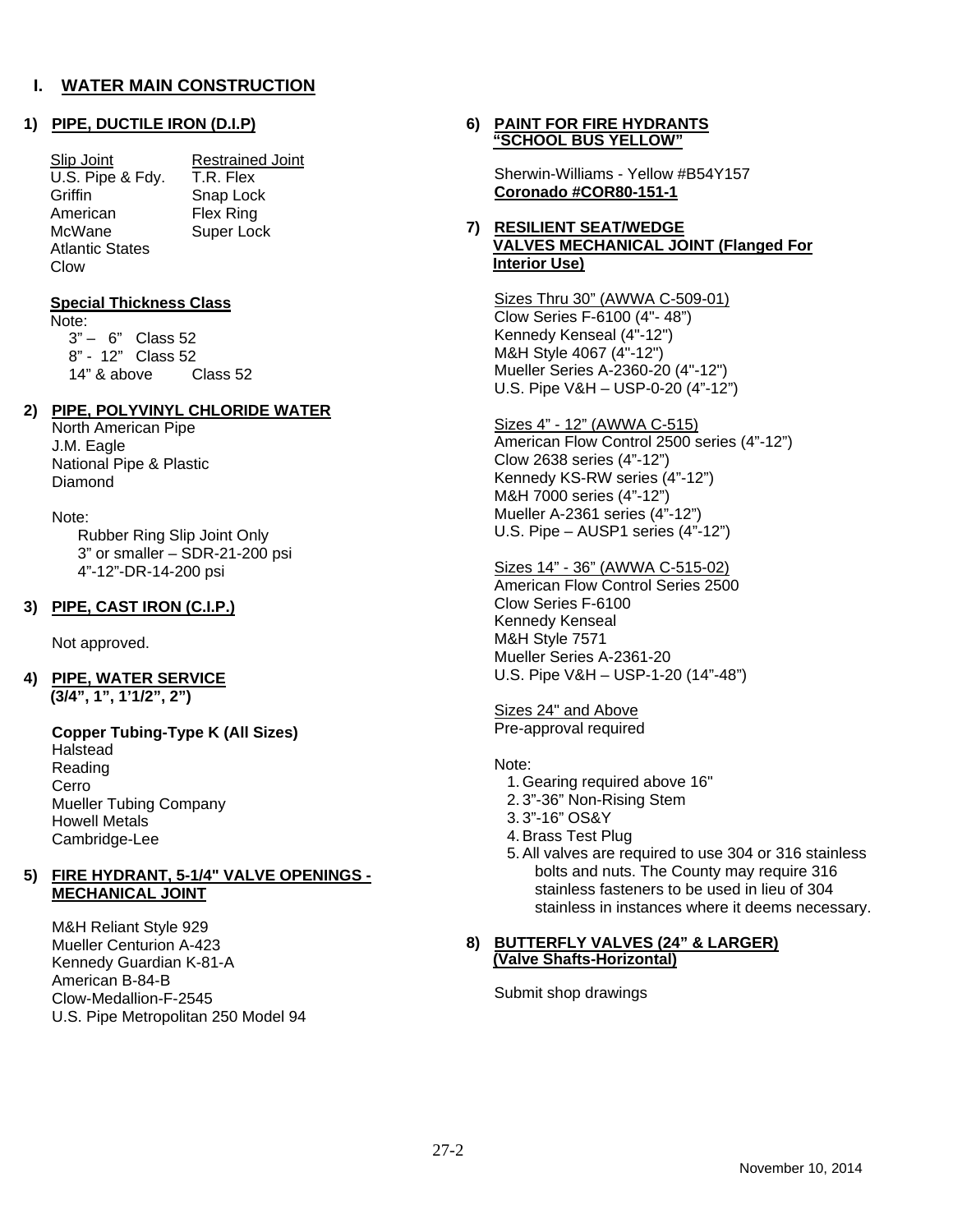#### **9) VALVE, COMBINATION AIR/VACUUM RELEASE**

Duo Matic/Kenetic\*

- 1" on Mains thru 12" Apco (Valve & Primer) 143-C 142 Valmatic 201-C 101 Cla-Val Series 36 A.R.I. D-040
- 2" on Mains 14"-20" (Where Specified) Apco 145-C 144 Valmatic 202-C 102 Cla-Val Series 36 A.R.I.

\*Kenetic-Harford County Model

## **10) TAPPING SLEEVE ONLY (MECH. JOINT)**

U.S. Pipe M&H Valve 6" – 12" Mueller 4"-12" H-619(A.C.) Mueller 4"-24" H-615 (C.I., D.I.) Tyler Pipe 4"-12" S-149 (for C.I.), S-349 (for A.C.) 4" – 12" American Flow Control M.J. Sleeve - D.I. 4"-36"

14" and Greater For A/C Pipe (Pre-app. required) JCM-414 Romac-FT425

Note:

- 1. 304/316 S.S. nuts and bolts
- 2. Coating Epoxy (fusion), E-coat

#### **11) FITTINGS-MECHANICAL JOINT- (Flanged for Interior Use) CEMENT LINED OR EPOXY COATED - D.I.** 3" – 48"

Star 3" – 48" Tyler  $Fdy - 36"$ Tyler Fdy./Union Fdy (C.I. upon request) – 3"- 48"  $C$ low  $-4" - 30"$ HarCo-PVC - Slip Joint with restraints Union Fdy. (C.I. upon request) Sigma 3" – 48"

## Note:

- 1. 48" Class 350 D.I (AWWA C-53)
- 2. M.J. Fittings to be Epoxy Coated
- 3. Flanged Fittings to be Epoxy Coated where available
- 4. Flanged fittings to have 304/316 S.S. bolts w/brass nut.

## **12) RETAINER GLAND DUCTILE IRON -WEDGED (For D.I.P. Only)**

EBAA Iron Mega-A-Lug Uni-Flange/Ford Wedge Action-Series 1400 Mueller Company-Aqua Grip (4"-12") (Fire Hydrant and Valve Only) Star Grip – 3000 series Sigma – SLD – one lock Tuf-Grip-Tyler-Union Foundry

Note: epoxy, nylon, mega-bond, e-coat, star bond.

# **13) PIPE COUPLING - FOR D.I.P., C-900, AC**

\*Ford - Style FC 2"-24" \*Smith-Blair - Style 441 2"-16" \*Romac - Style 501 Hymax – 2000 2" – 16"

\*Submit shop drawing for A.C above 10" for approval

## Note:

- 1. All couplings to be coated w/epoxy , nylon, e-coat.
- 2. 304/316 S.S. nut and bolts

#### **14) VALVE BOX SCREW-TYPE 2-PIECE 36"- 48" (5-1/4") (3" Valves & Larger & Blow-off)**

Bingham & Taylor #4905 Capital Foundry of Virginia, Inc. #564s East Jordan #664-S

#### **15) CURB-BOX LOCKING SCREW-TYPE (4-1/4")**

Bingham & Taylor #4903 Capital Foundry of Virginia, Inc. #NH-138-H-UP

#### **16) METER VAULT (18", 24", 30") (Pre-Cast Concrete)**

Mayer Brothers, Inc.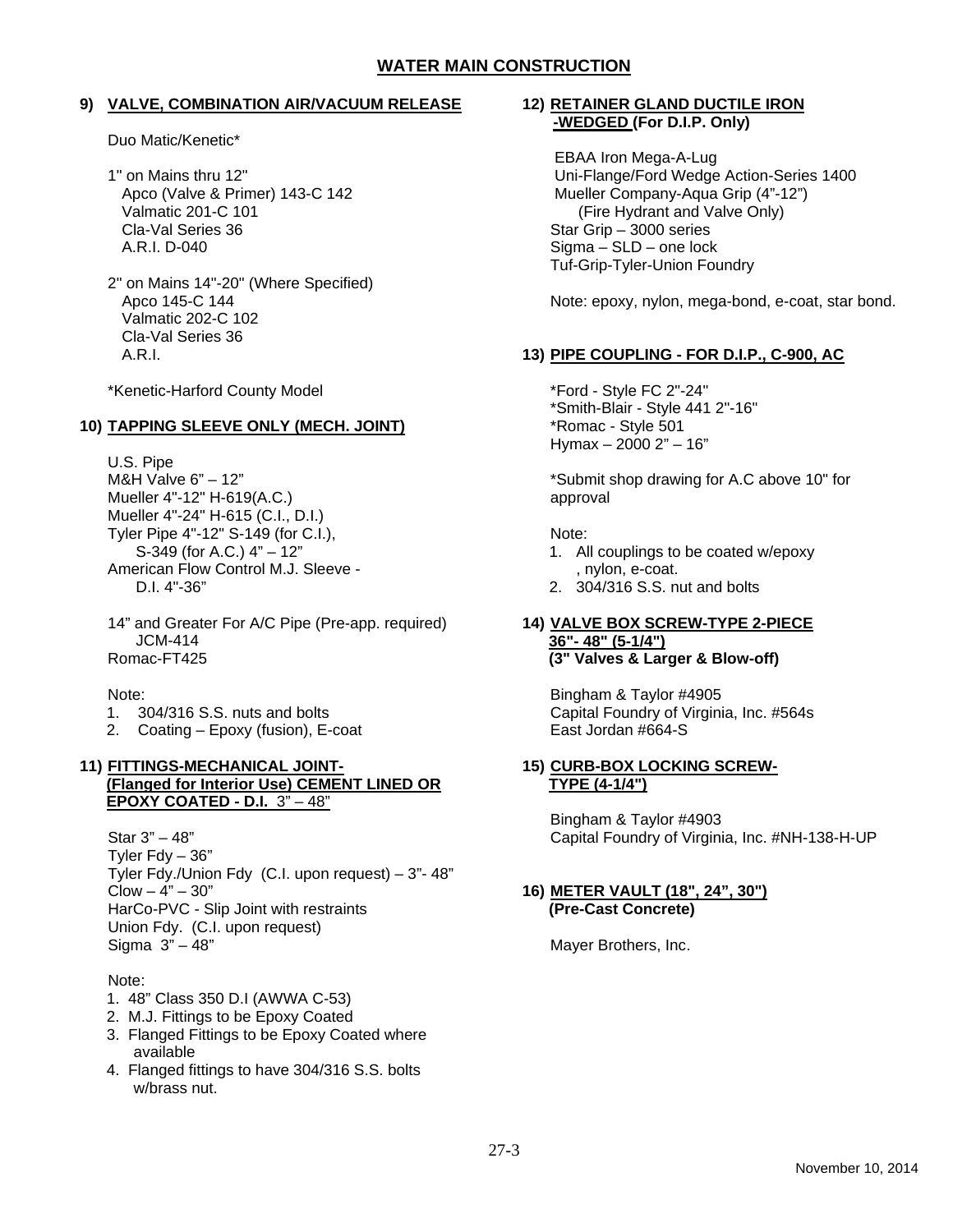#### **17) 18" METER FRAME & COVER**

A.Y. McDonald Frame # 74MACF18 Single Hole Lid # 74MCL115T Double Hole Lid # 74MCL115TT Bingham & Taylor Frame # CULF18018SP Single Hole Lid #IFL90301WS Double Hole Lid # IFL90322TRF Capital Foundry of Virginia, Inc. Frame # MBX-3437-F Single Hole Lid # MBX-347-C-H Double Hole Lid # MBX-3437-C-2H Ford Meter Box Company Frame # FA32C Single Hole Lid # C3L-T Double Hole Lid # C3L-TT Vestal 32-482

#### **18) EXTENSION RING**

 18"x24" Ford Ext 1 Vestal 32-04332-ER1824 A.Y. McDonald 74MX1

Ford Ext 3 Vestal 32-047ER1830 A.Y. McDonald 74MX1

18"X30"

#### **19) VALVE/METER VAULT, PRE-CAST CONCRETE, LARGE**

Mayer Brothers, Inc. Terre-Hill Atlantic Precast A.C. Miller/Fabcrete Pre- Piped Vault

Note: Vault manufacturers not NPCA certified may be permitted to supply vaults if other requirements can be met. Contact the Division of Water and Sewer Maintenance Section for details.

#### **20) 4" FRAMES & COVERS FOR VALVE VAULTS and AIR-RELEASE MANHOLES**

East Jordan Iron Works E.A. Quirin Foundary Neenah Foundary

> 24" Frame-1565-2001 Lid No-1565-5134

 30" Frame-1568-2000 Lid No. 1568-5001

#### **21) ALUMINUM METER VAULT DOORS (H-20 Loading)**

**BilCo** Syracuse Castings Just-Set P.A. Insert (Har. Co. Spec.)

## **22) PRE-CAST VAULT TO PIPE LINE CONNECTOR**

Atlantic Pre-Cast – A-Lock (<18º grade) Z-Lock (<18º grade) Terre**-**Hill Concrete Products – Dual Seal II RX101 Water Stop Hail Mary Rubber Company – Star Seal

## **23) JOINT PROTECTOR (Steel End Ring Concrete Pipe)**

Flex-Protex Pipe Ring Protectors MarMac Mfg. Company

## **24) SERVICE SADDLE**

Ford Style FC-202 Romac 202N Smith-Blair 317 Nylon-Coated Mueller DN2S or DE2S  $JCM - 406$ Power Seal-3417

- a. Specify type of pipe when ordering.
- b. All saddles to be epoxy, nylon, or high density fusion plastic, E-Coat.
- c. Pre-sized for PVC pipe.

#### **25) INSIDE METER SETTING Note: Plumbing Department Use Only**

5/8" Meter #1 Handyhorn: Ford #HH1-34G McDonald 742-1----TT33 Mueller 200- 1412 (State Size)

3/4" Meter Kornerhorn: Ford 02A-95277 w/2 ea. PJA4-44G McDonald 741-3----PP55 w/2 ea. 74754 T (1" x 1-1/4") Mueller 330-H1442----02 (State Size)

Sweat Joint 5/8" McDonald-743-1----SS33 ¾" N/A 5/8" Ford - #1 Copper Horn ¾" N/A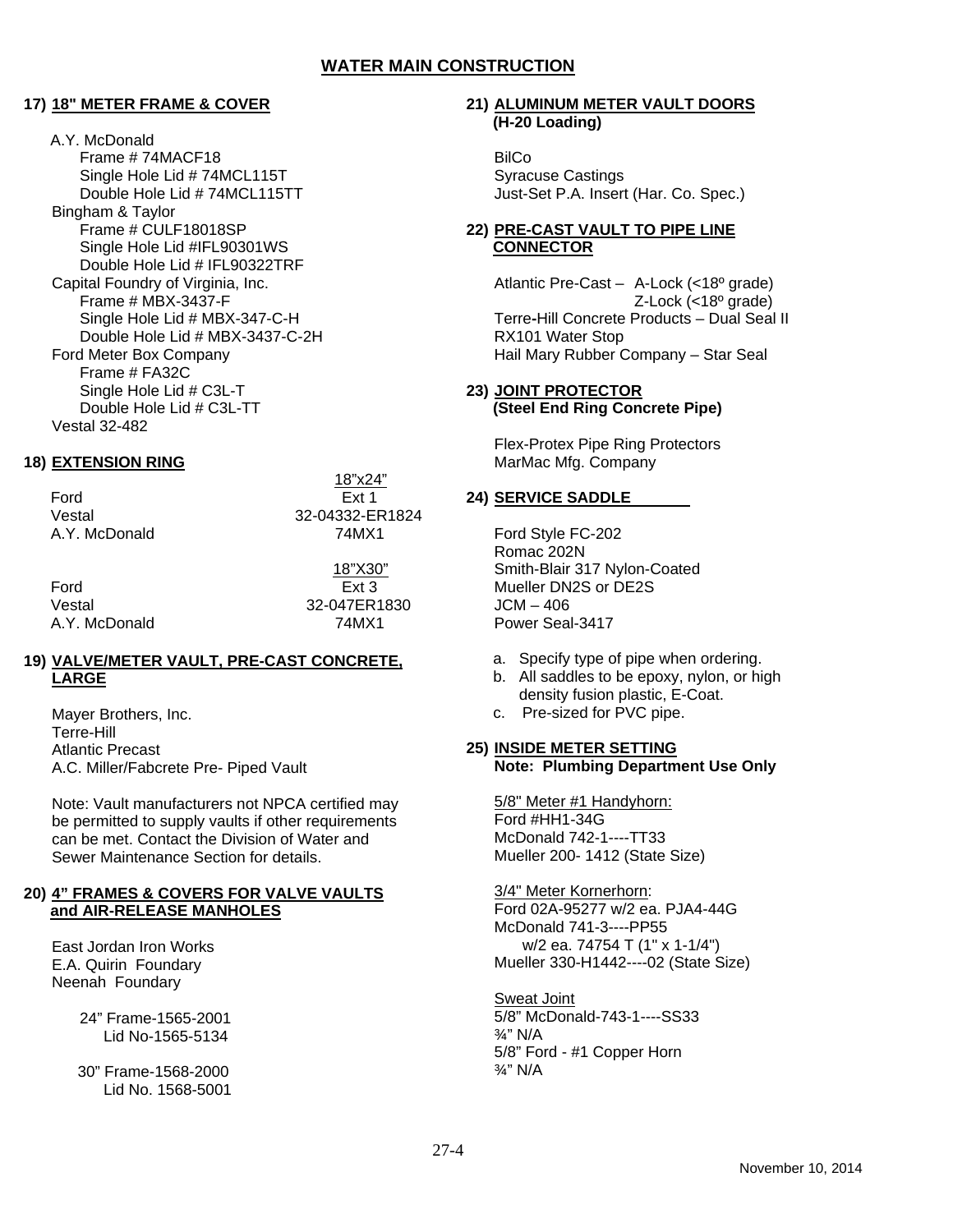#### **26) CORPORATION STOP, COMPRESSION JOINT**

3/4"-2" Ford FB-1000 Gripper Joint Mueller B-25008 110 Compression McDonald 74701Q Compression

# **27) CURBSTOP, THREADED**

3/4"-2" Ford B-11 Series Mueller B-20283 McDonald 76101

## **28) CURBSTOP, COMPRESSION JOINT**

Ford B-44 Series Gripper Joint Mueller B-25209N 110 Compression McDonald 76100Q Compression

## **29) COUPLING, COPPER COMPRESSION JOINT**

Ford C-44 Series Gripper Joint Mueller H-15403N 110 Compression McDonald 74758Q Compression

#### **30) Y-BRANCH COUPLING, COMPRESSION**

 Ford: 1" x 3/4" x 3/4" Y-44-243G Gripper Joint 1½" x 1" x 1" Y-44-264G \*Mueller: H-15343N 110 Compression \*A.Y. McDonald:708YSQ Compression

\*Specify size.

# **31) CATHODIC PROTECTIVE CAP NUT**

(Oversized)

Protector Cap Trumbull Industries Mars Co.

## **32) DISMANTLING JOINT**

Smith-Blair Series 975 Romac DJ-400

#### Note:

- 1. W/S.S. tie-rods and nuts, w/epoxy, nylon, or ecoat coating.
- 2. 304/316 S.S. bolt w/brass nut.

## **33) FLANGE PIPE/ADAPTOR**

Flanged end spool piece to be used, Minimum working pressure 200 psi Hymax EBBA-2100 Series

Note:

- 1. Pre-approved only.
- 2. Epoxy, nylon, e-coat coating.
- 3. 304/316 S.S. bolt w/brass nut.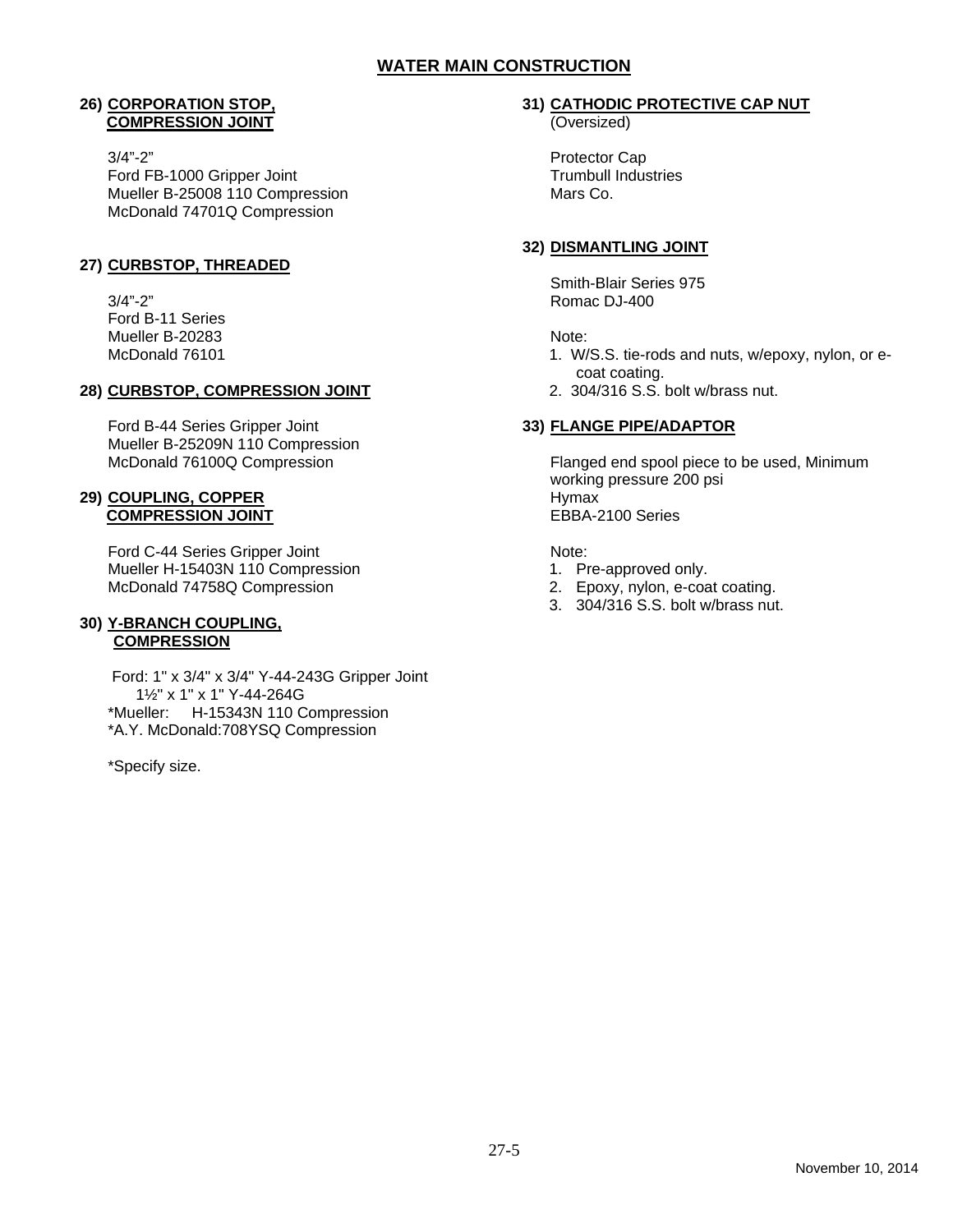## **34) INLET YOKE ANGLE VALVE**

|               | 5/8"       | 3/4"                 |                     |
|---------------|------------|----------------------|---------------------|
| Ford          | AV94-313WG | AV94-324WG           | AV91-444W w/C84-46G |
| Mueller       | *H-14273N  | *H-14278N w/H-15928N | B24278N W/H15428N   |
| A.Y. McDonald | 74602YQ    | 74604Y w/4753Q       | 74644BY w/4753Q     |
|               |            |                      |                     |

**\***Specify size of service.

## **35) METER YOKE ASSEMBLY**

|                      | 5/8"   | 3/4"   | <u>1"</u> |
|----------------------|--------|--------|-----------|
| Ford                 | Y501   | Y503   | Y504      |
| Mueller              | H-5010 | H-5030 | H-5040    |
| A.Y. McDonald        | 14-1   | $14-3$ | 14-4      |
| *Epoxy, E-Coat, etc. |        |        |           |

#### **36) OUTLET YOKE DUAL CARTRIDGE CHECK VALVE**

|               | 5/8"       | 3/4"                 | 1"                   |
|---------------|------------|----------------------|----------------------|
| Ford          | HHCA94-313 | HHCA91-323 w/C84-34G | HHCA91-444 w/C84-46G |
| Mueller       | *H-14466-A | *H-14464-A w/H-15428 | *H-14464-A w/H-15428 |
| A.Y. McDonald | 712-3YT23  | *712-3YE33 w/4753Q   | *712-3YE44 w/4753Q   |

\*Specify size of service.

#### **37) EXPANSION CONNECTION**

|               | 5/8"   | 3/4"   | 1"     |
|---------------|--------|--------|--------|
| Ford          | $EC-1$ | EC-23  | $EC-4$ |
| Mueller       | ---    | ---    | $---$  |
| A.Y. McDonald | 714-1E | 714-2E | 714-4E |

#### **38) YOKE GASKETS**

|               | 5/8"      | $\frac{3}{4}$ | <u> 1"</u> |
|---------------|-----------|---------------|------------|
| Ford          | GT112     | GT118         | GT123      |
| Mueller       | 500844    | 500845        | 311335     |
| A.Y. McDonald | $14 - 1G$ | 14-2G         | 14-4G      |

#### **39) YOKE NUTS**

|               | 5/8"      | 3/4"          | 1"     |
|---------------|-----------|---------------|--------|
| Ford          | YLN-1     | <b>YLN-23</b> | YLN-4  |
| Mueller       | 509326    | 509316        | 526268 |
| A.Y. McDonald | $14 - 1N$ | 14-2N         | 14-4N  |

#### **40) THREADED BRASS FITTINGS**

All Manufacturers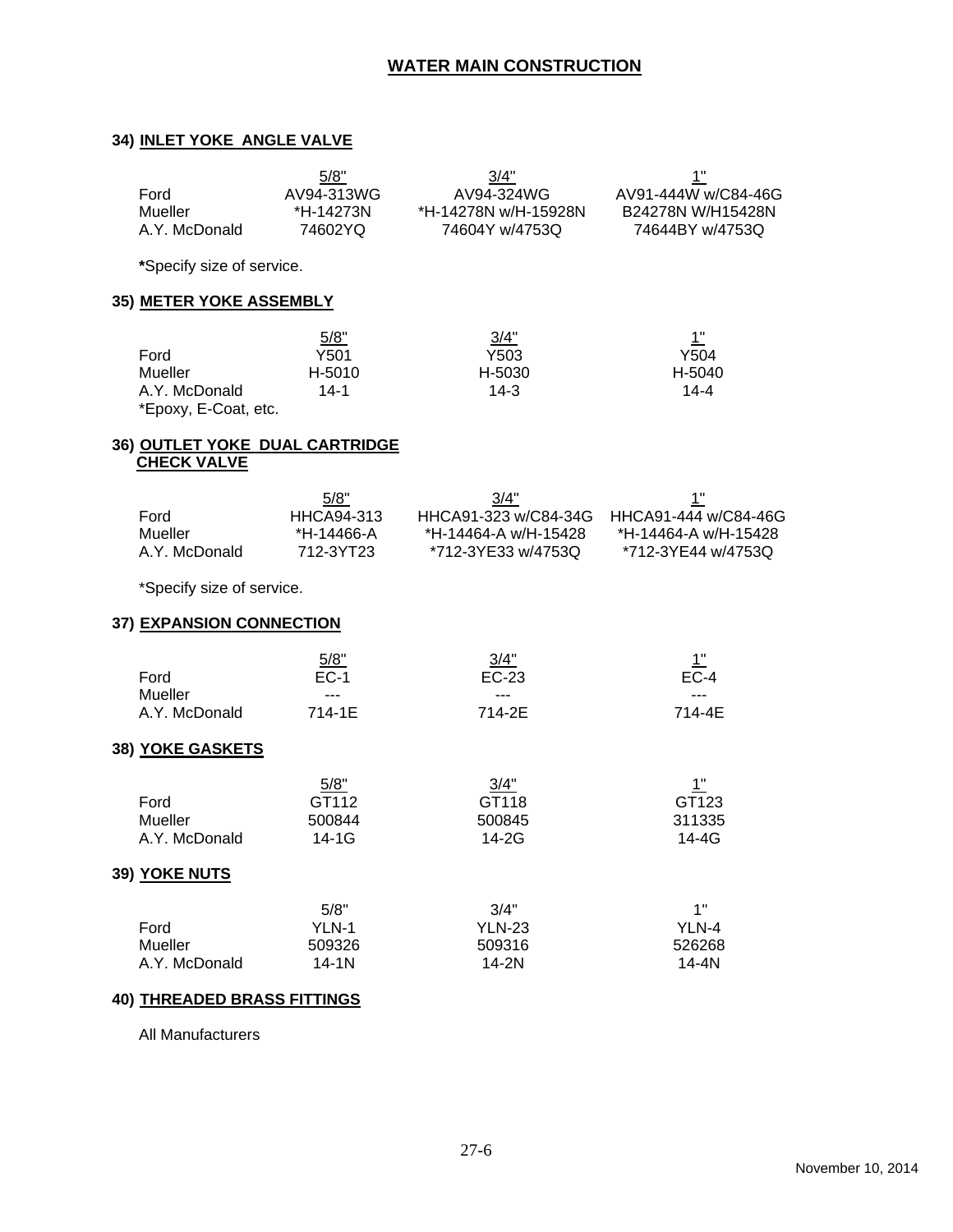#### **41) BALL VALVE BRASS**

|               | 3/4"       | 1"         | 11/2"      |            |
|---------------|------------|------------|------------|------------|
| Ford          | B-11-333   | B-11-444   | B-11-666   | B-11-777   |
| Mueller       | 20283+Size | 20283+Size | 20283+Size | 20283+Size |
| A.Y. McDonald | 76101+Size | 76101+Size | 76101+Size | 76101+Size |

#### **42) LOCK-WING BALL VALVE BRASS**

|               | 3/4"         | 1"           | 11/2"        | 2"           |
|---------------|--------------|--------------|--------------|--------------|
| Ford          | B-11-333-W   | B-11-444-W   | B-11-666-W   | B-11-777-W   |
| Mueller       | 20200-W+Size | 20200-W+Size | 20200-W+Size | 20200-W+Size |
| A.Y. McDonald | 76101WW+Size | 76101WW+Size | 76101WW+Size | 76101WW+Size |

#### **43) DUST CAP**

Niagara

#### **44) BRASS PIPE – THREADED**

All Manufacturers

#### **45) OUTSIDE DOMESTIC WATER SERVICE COMPLETE (3/4")**

See Standard Detail for material needed

## **46) OUTSIDE DOMESTIC WATER SERVICE COMPLETE (1")**

See Standard Detail for material needed.

## **47) WATER METERS**

- 5/8" (As per Yearly Bid) Badger Model 25 Hersey Products Model 430 Sensus iPerl
- 3/4" (As per Yearly Bid) Badger Model 35 Hersey Products Model 442 Sensus iPerl
- 1" (As per Yearly Bid) [Application Varies] Badger Model 70 Hersey Products Model MVR-50 Sensus iPerl
- 1-1/2" (As per Yearly Bid) [Application Varies] Badger Model 120 Hersey Products MVR-100 Elster Amco EVOQ4
- 2" [Application Varies] Hersey Products, Inc. (MVR Model 160) Elster Amco EVOQ4
- 3" [Application Varies] Hersey Products, Inc. (MVR Model 350) Elster Amco EVOQ4
- 4"-6" [Application Varies] Hersey Products, Inc. (MVR 650, MVR 1200) Elster Amco EVOQ4
- 6"-12" [Application Varies] Elster Amco EVOQ4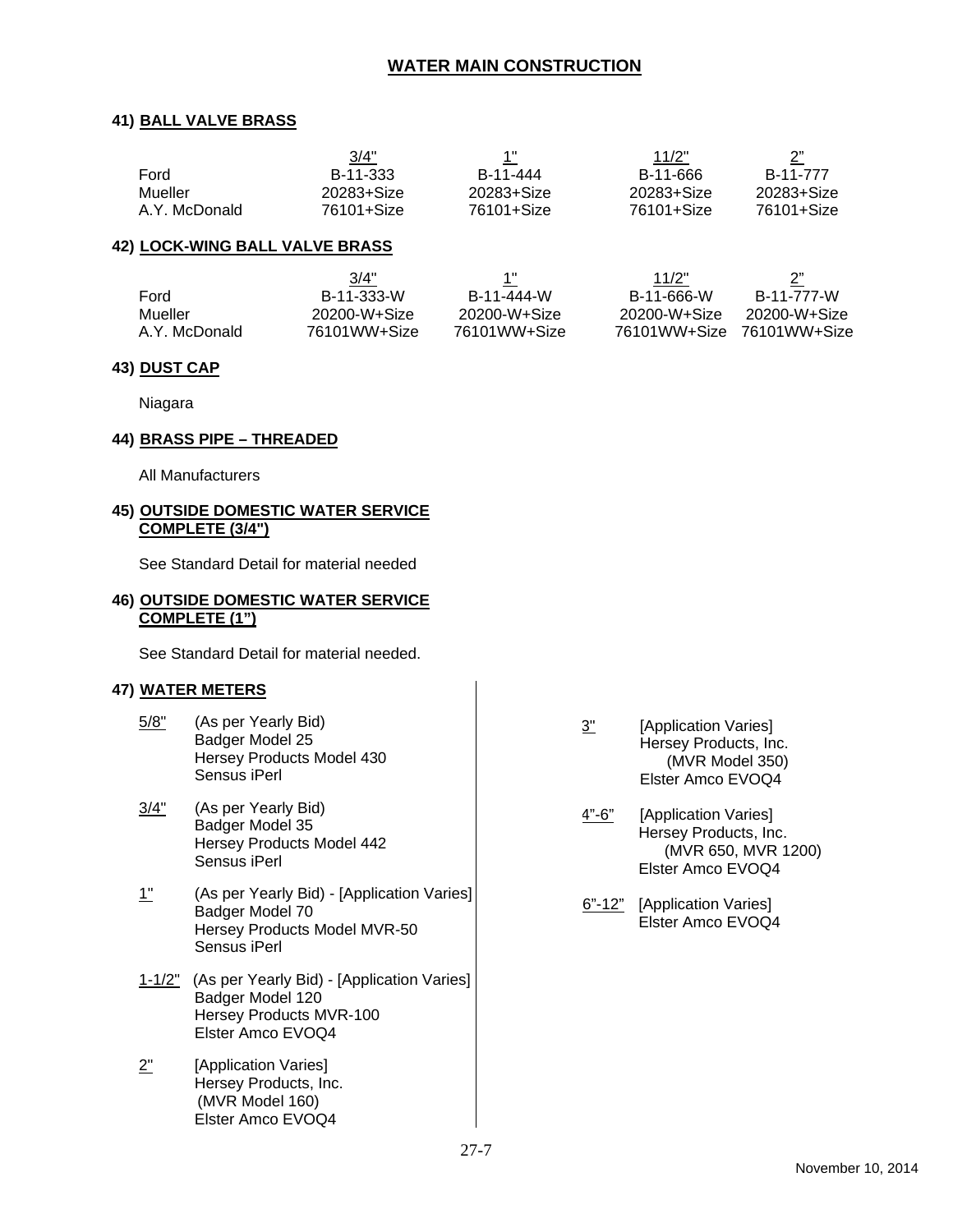## **48) WATER METERS FOR FIRE FLOW**

- 5/8" N/A
- ¾" Hersey Meter Co. FSMVR-30, Sensus iPerl
- 1" Hersey Meter Co. FSMVR-50, Sensus iPerl
- 1½" Hersey Meter Co. FSMVR-100, Elster EVOQ4
- 2" Hersey Meter Co. FSMVR-160, Elster EVOQ4
- 3"-12" Elster Amco EVOQ4

## **49) BACKFLOW PREVENTERS**

Apollo Valves/Conbraco Industries, Inc.

| Apollo Model DCLF4A   | $\frac{1}{3}$ " – 12"  |
|-----------------------|------------------------|
| Apollo Model RPLF4A   | $\frac{3}{2}$ – 12"    |
| Apollo Model DCDALF4A | $2\frac{1}{3}$ " – 12" |
| Apollo Model RPDALF4A | $2\frac{1}{3}$ " – 12" |

Note:

- 1. Retest and certification required before operational approval.
- 2. All reduced pressure models require air gap funnel drain.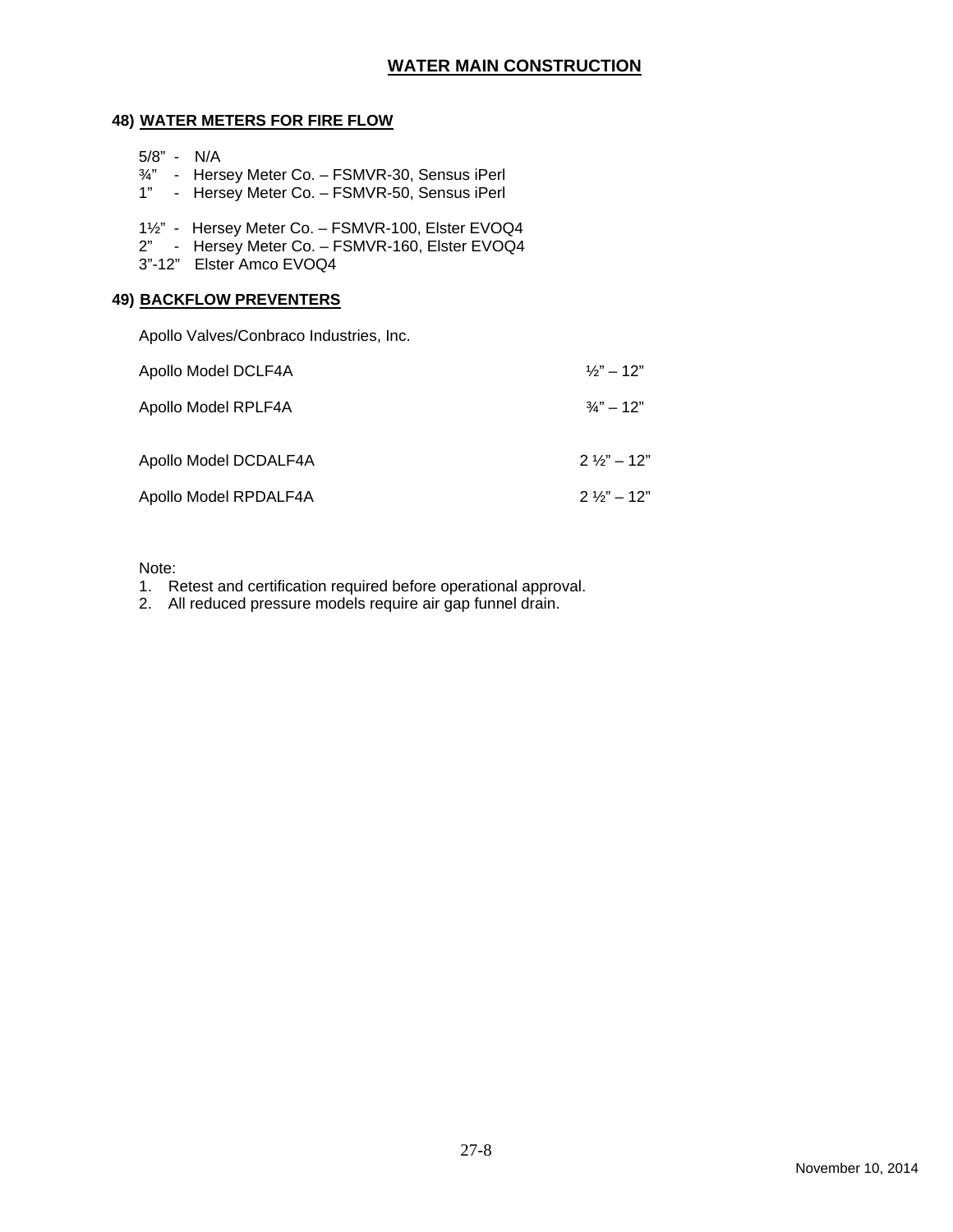# **II. SEWER MAIN CONSTRUCTION**

#### **1) PIPE, POLYVINYL CHLORIDE (PVCSP)**

North American Pipe J.M. Eagle National Pipe & Plastic Diamond

Note: 4" thru 6" Class SDR-26 Heavy Wall 8" thru 15" Class SDR-35 18" thru 24" PS115 ASTM F679 and F1336

#### **2) PIPE, DUCTILE IRON**

 Slip Joint Restrained Joint U.S. Pipe & Fdy. T.R. Flex Griffin Snap Lock American Flex Ring McWane N/A Atlantic States N/A

Clow Super Lock

#### **Special Thickness Class**

Note:

 3" thru 6" Class 52 min 8" thru 12" Class 52 min 14" & above Class 52 min Double Cement Lined

#### **3) FORCE MAIN SEWER PIPE**

| $2" - 3"$  | - Rubber Ring Slip Joint |
|------------|--------------------------|
|            | - SDR 21, Class 200 PVC  |
| 3"         | $-DLP$ . Class 52        |
| $4" - 12"$ | $-$ DR 14 $-$ C-900 PVC  |
|            | - D.I.P. - Class 52      |
| Over 12"   | - D.I.P. - Class 52      |

#### Note:

- 1. Refer to Water Main Materials for approved manufacturers
- 2. All D.I.P. is to be special thickness class.
- 3. Double cement Lining.

#### **4) MANHOLE, PRECAST CONCRETE**

Atlantic Precast Concrete Pipe & Products Terre-Hill Monarch Products Company, Inc. Hanson Products Advanced Drainage Structures

**5) MANHOLE TO PIPE LINE CONNECTORS**  (Grades>18% and <45%)

A-Lok - Z-Lok Products

#### **6) MANHOLE TO PIPE LINE CONNECTORS**   $(< 18\%)$

A-Lok - Atlantic Precast Dual Seal II - Terre-Hill Concrete Products Star-Seal (greater than 16")

#### **7) BUILT IN-PLACE MANHOLE TO PIPE LINE CONNECTORS**

A-Lok Field Kit - A-Lok Products Z-Lok Field Kit - A-Lok Products

Note:  $18\%$  grade =  $10.2^\circ$ 19.5% grade =  $11^{\circ}$ 

#### **8) CORED MANHOLE GASKETS**

A-Lok - A-Lok Products Link-Seal - Thunderline Corp. Z-Lok XP - A-Lok Products Kor-N-Seal - National Pollution Control Systems, Inc. Model S406-12APW

Note: All gaskets require two S.S. bands

#### **9) PLUGS - SEWER (WING-NUT)**

Cherne Industries Inc. - "Gripper" R.C. Graham - "Hand-Tite" Circle Gas Manufacturing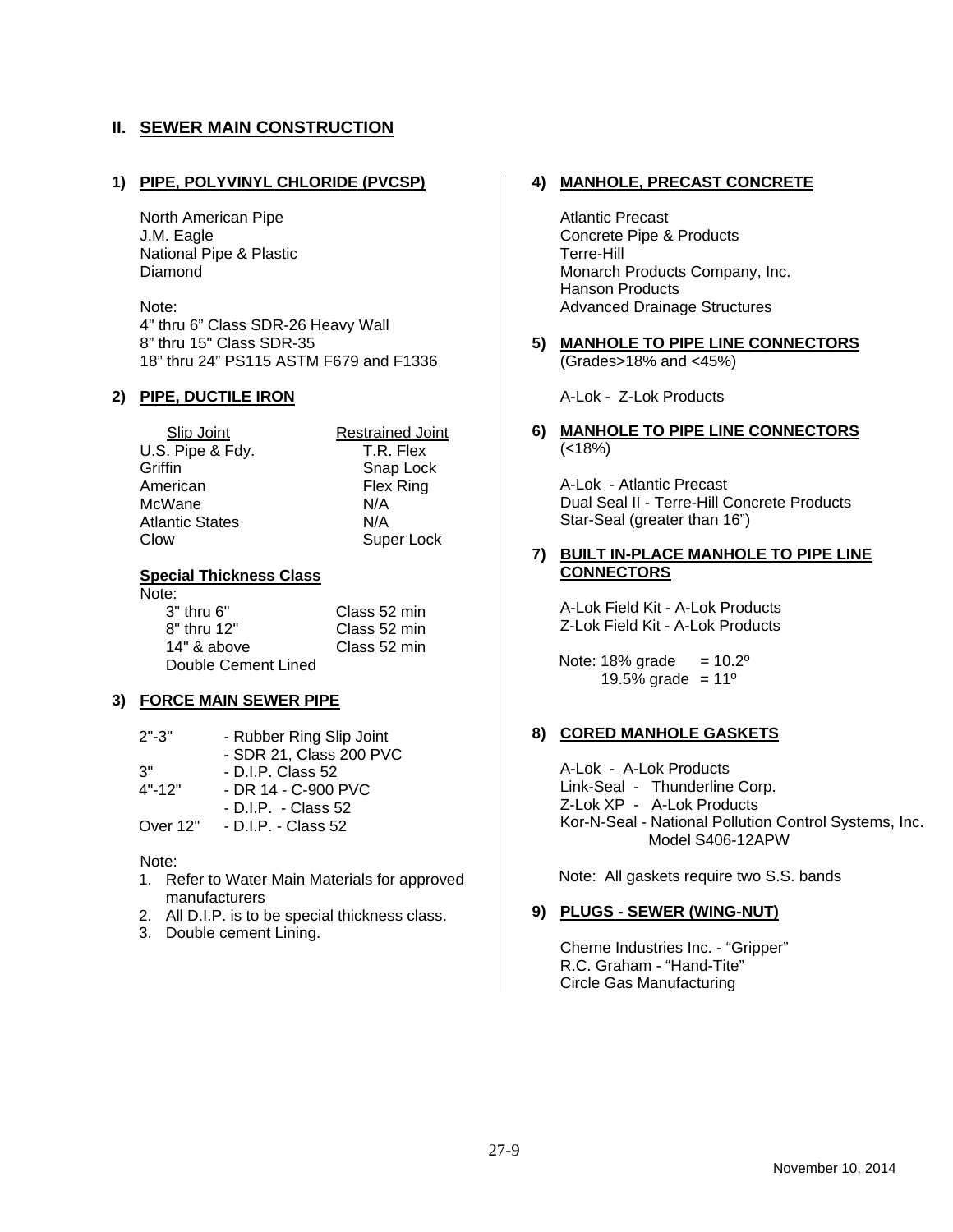#### **10) FITTINGS**

Molded 4"-8" HarCo-PVC Multi-Fitting-PVC (Thru 15") Plastic-Trend-PVC G.P.K. Products, Inc.

Fabricated 10"& Larger Multi-Fitting-18"-36" Freedom-10"-36" Nyoplast-10"-36" B&H Inc.-10"-15" G.P.K. Products, Inc. 10"-27"

PVC 6"-8" Wye, 45º Bend Plastic Trends SDR-26 HarCo SDR-26 Multi-fitting – SDR-26 G.P.K. SDR-26

D.I.P. 6"-8" Wye, 45º Bend **HarCo** Hersey Products, Inc.

Note (applies to Hersey ONLY): 1. Fusion, bonded epoxy, nylon, e-coat lining. 2. < 4" – Fusion bonded epoxy. Interior double cement lined

## **11) PLASTIC STEP**

M.A. Industries, Inc.

## **12) SADDLE**

Geneco Sealtite (Specify type pipe) Romac "CB" (Any type pipe)

Note: To be epoxy, nylon, or E-coated.

#### **13) LAMPHOLE FRAME & COVER**

Capitol Foundry of Virginia, Inc. Frame & Cover No. #VB-9\*S East Jordan Iron Works, Inc. Frame Model No. 1565Z Lid Model No. 1565A Neenah Foundry Company Frame Model No. 1976-0001 Lid Model No. 1976-0032

#### **14) MANHOLE FRAME & COVER (STANDARD)**

Capital Foundry of Virginia Item No. MH-1676 HAR-SS-STR Neenah Foundry Company Frame Model No. 1565-2300 Lid Model No. 1565-5120 East Jordan Iron Works, Inc. Frame Model No. 1545Z3 Cover Model No. 1544A

#### **15) MANHOLE FRAME AND COVER (WATERTIGHT)**

East Jordan Iron Works, Inc. Frame Model No. 2060ZVHPT Cover Model No. 2065AVHPT Neenah Foundry Company Model No. 0785-015

#### **16) BRICK - SM GRADE**

Redland Brick Glen-Geary Brick Co. Pine Hall Brick Lawrenceville Brick McAvoy Cobset Brick

#### **17) GRADE RINGS (6" MAXIMUM HEIGHT) W/STEEL REINFORCEMENT**

Atlantic Pre-Cast Terra-Hill Products

#### **18) MANHOLE PAINT FOR FRAME & COVER (OFF-SITE)**

Day-Glo (Florescent Green Industrial Enamel) DG215-18 (Signal Green)

## **19) MANHOLE PAINT FOR FRAME & COVER (OFF-SITE)**

(White Primer) Coronado-Grip & Seal – 116-11 White

#### **20) ADAPTOR (FROM 6" HOUSE CONNECTION TO CAST-IRON SOIL PIPE)**

Fernco **Calder** IND Seal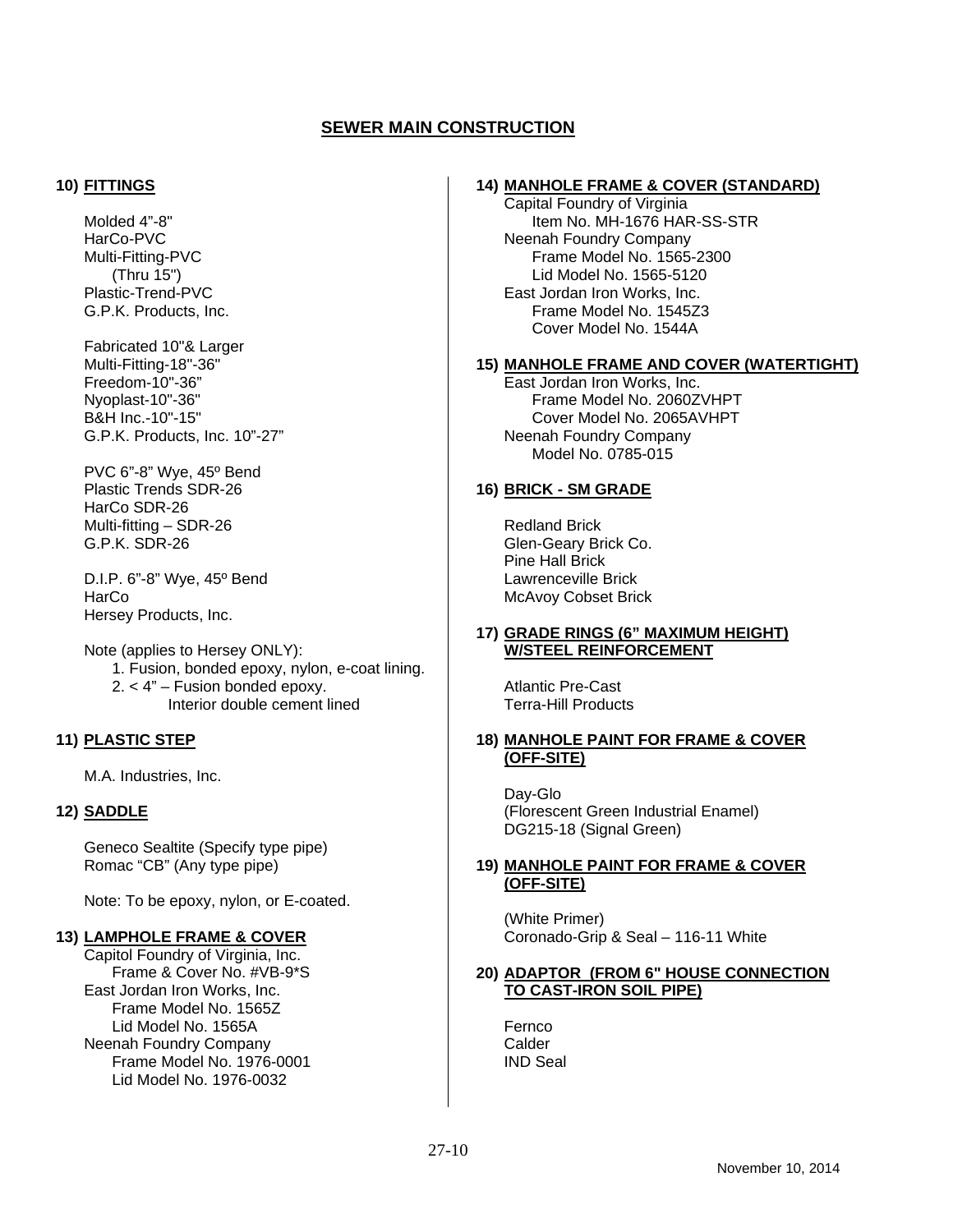#### **21) PVC RISER PIPE – CLEANOUT (SDR-26 - HEAVY WALL SEWER)**

J.M. Eagle National Pipe & Plastic Diamond North American Pipe

#### **22) SOIL PIPE (CAST-IRON HEAVY DUTY)**

(Cleanout Riser 4")

**Tyler Charlotte** 

#### **23) RETAINER GLAND-WEDGED (FOR D.I.P.)**

Ebba Iron Meg-A-Lug Uni-Flange/Ford Wedge Action Series 1400 Star Grip – 3000 Series **Sigma** Tuf-Grip-Tyler-Union Foundry

Note: Coating - Epoxy, nylon, Mega-Bond, e-coat, star bond.

## **24) AIR & VACUUM VALVES**

Apco Val-Matic Cla-Val A.R.I. D-020, D-025

Note: As per shop drawing.

#### **25) MASTIC ROPE SEAL (3/4")**

K.T. Snyder – "Rubber-Nek" Press Seal Gasket Corporation Conseal

# **26) CLEANOUT - HUB & CAP**

(Penella Style 4" & 6")

Penella Industries - PVC w/Magnet Jumbo Manufacturing Company - Cast Iron w/Gasket Circle Gas Manufacturing Company - Cast Iron w/Gas K.T. Snyder - "Rubber-Nek"

#### **27) STAINLESS STEEL MANHOLE INSERT W/RELIEF VALVE**

Southwestern Packing & Seal Company - S.S. Rainstopper Parson Environmental Products, Inc. - Stainless Steel Manhole Insert

#### **28) MANHOLE INSERT W/ODOR CONTROL**

Calgon "Sweet Street" Parson Environmental Products, Inc.

#### **29) MANHOLE EXTERIOR JOINT WRAP – 12"**

Conseal – Con-Wrap CS-212 Press-Seal-EZ-Wrap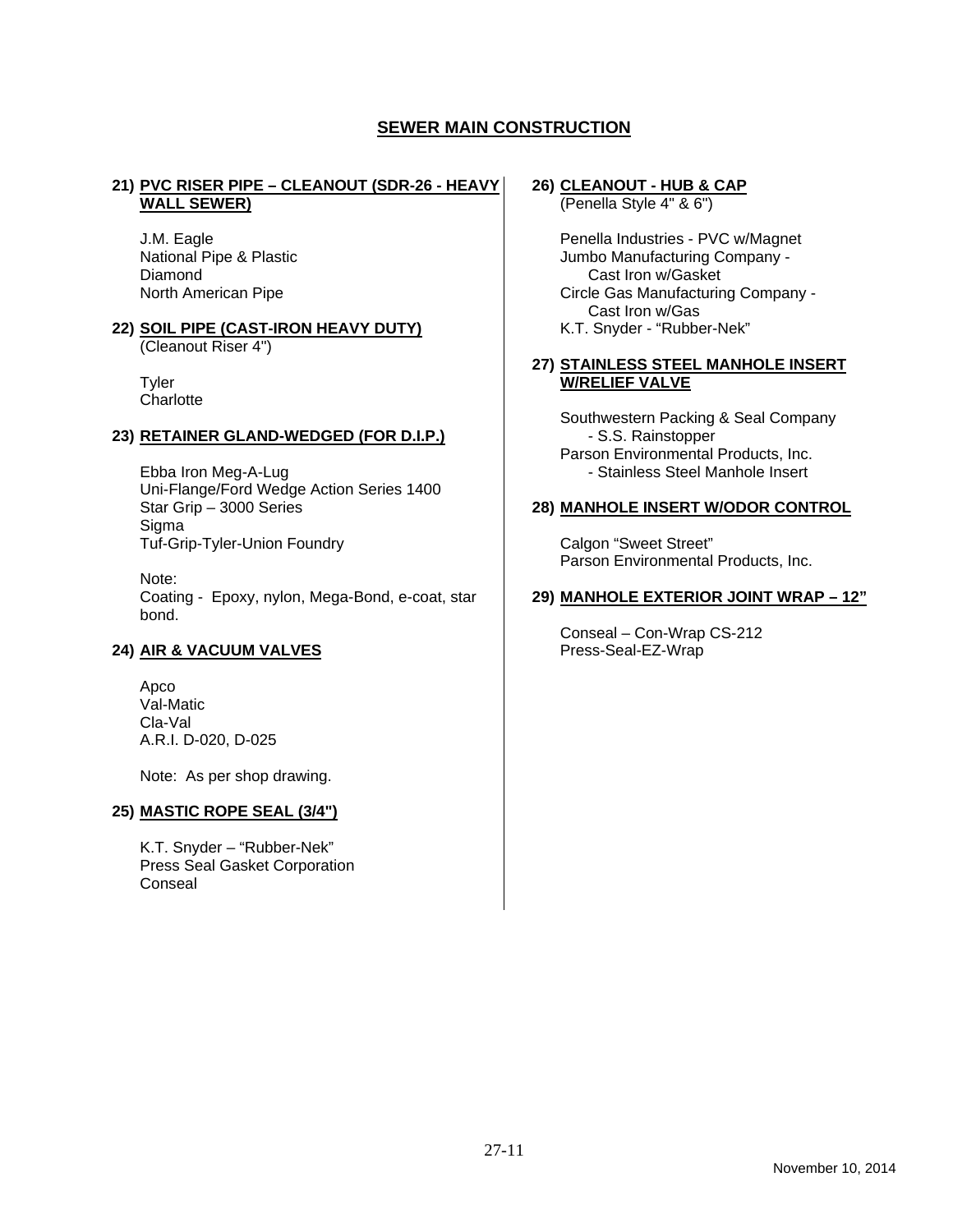# **III. WATER AND SEWER MAIN CONSTRUCTION**

## **1) STEEL CASING PIPE**

Approved after shop drawing submittal.

## **2) LINER PLATE**

Approved after shop drawing submittal.

# **3) DETECTOR TAPE**

**(3" Non-Metallic)** 

Lineguard Allen Systems Linetec Empire Level

## **4) TRACER WIRE (7 Strand No. 8 w/.045 PE Wall Blue)**

All Manufacturers

# **5) SOLDERLESS SPLIT BOTTOM CONNECTORS**

Brass

**6) SPLICING TAPE-UNDERGROUND** 

3M

**7) BITUMINOUS COATING (Military Spec. C-18480)** 

All Manufacturers

#### **8) COAL TAR EPOXY (16 Mil D.F.T. Min)**

All Manufacturers

## **9) NON-SHRINK EPOXY GROUT**

All Manufacturers

#### **10) CATHODIC PROTECTIVE CAP NUTS (Oversized)**

Protector Cap Trumbull Industries Mars Co.

# **11) REPAIR CLAMPS**

4" - 15" Two-Section Smith-Blair 262 Ford Style FS2 Romac Style SS2 Powerseal Style 3122 AS Hymax – Easy Max

16" and above Three-Section Ford Style FS3 Smith-Blair Style 263 Romac Style SS3 Powerseal Style 3123 AS

## **12) 2-1/2" TRACER TEST BOX W/TERMINAL BLOCK**

Bingham & Taylor – P-200 Test

Note:

 1. Blue lid for water. Green lid for sewer 2. Test location at fire hydrant

#### **13) 5" TERMINAL BOARD (THREE TERMINALS) W/STANDARD 4-1/4" LOCKING CURB-BOX**

Bingham & Taylor –

Note:

1. Blue lid for water. Green lid for sewer

## **14) INTERIOR MANHOLE COATING**

Sentry Polymers, Inc. Epoxy Vinyl Ester (Semstone 5301)

## **15) PIPE SUPPORT/SPACER FOR SLEEVE**

PIPELINE Products, Inc. J-Four-M33-s.s. Raci-casing spacer CCI Pipeline System C558

## **16) SLEEVE/CARRIER PIPE END SEAL**

CCI Pipeline Systems Model ESC Model ESW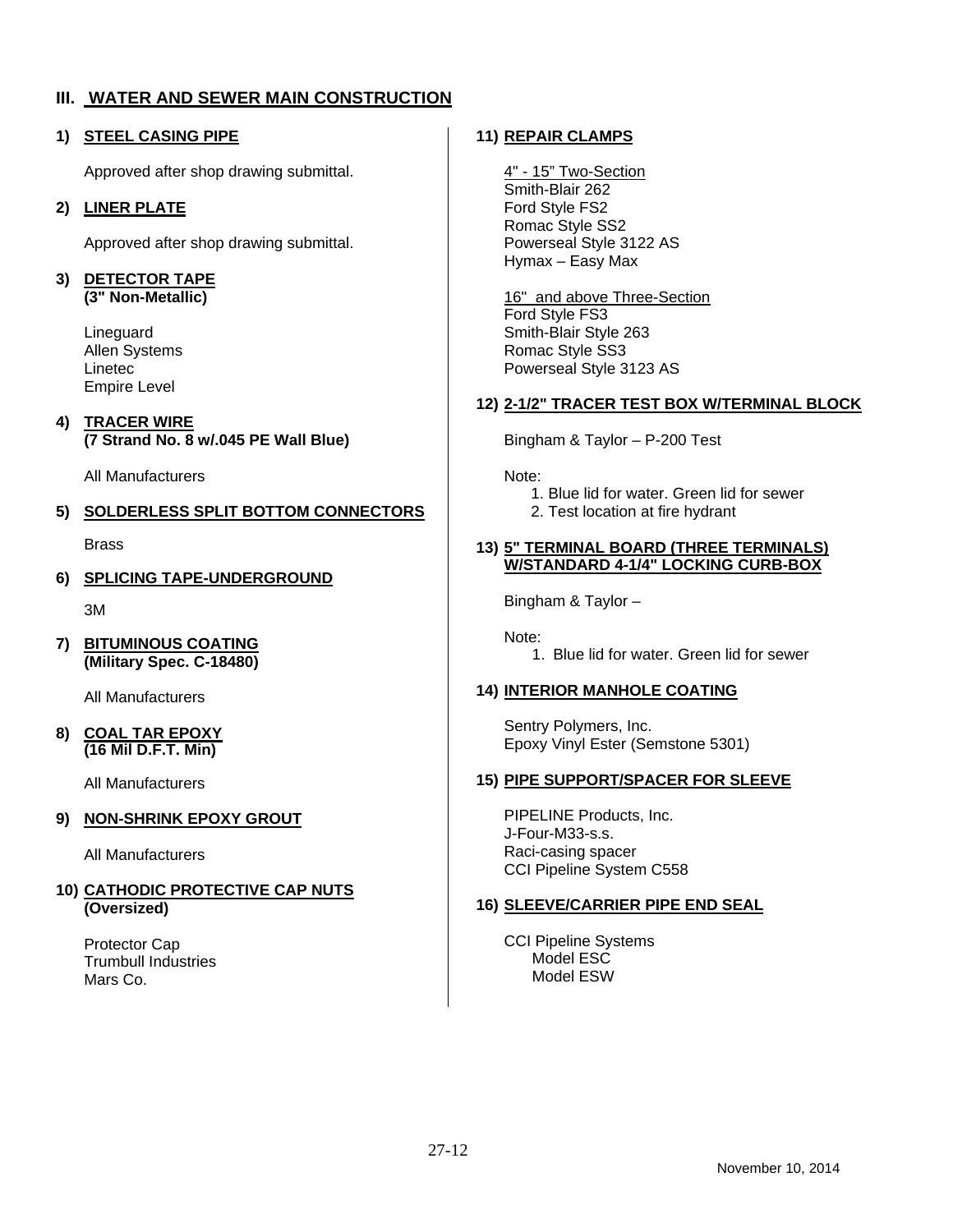# **WATER AND SEWER MAIN CONSTRUCTION**

## NOTE:

\*The classes or designations of pipe shown on this list are the classes that are normally used in water and sewer construction in Harford County.

However, it is possible that the Contract Documents, Special Provisions and/or Plans may specify a class or designation that is different and/or greater than that shown on the list. In the event of such a discrepancy, then the Contract Documents, Special Provisions and/or Plans shall govern.

\*\*The Packer Head pipe procedure will not be used.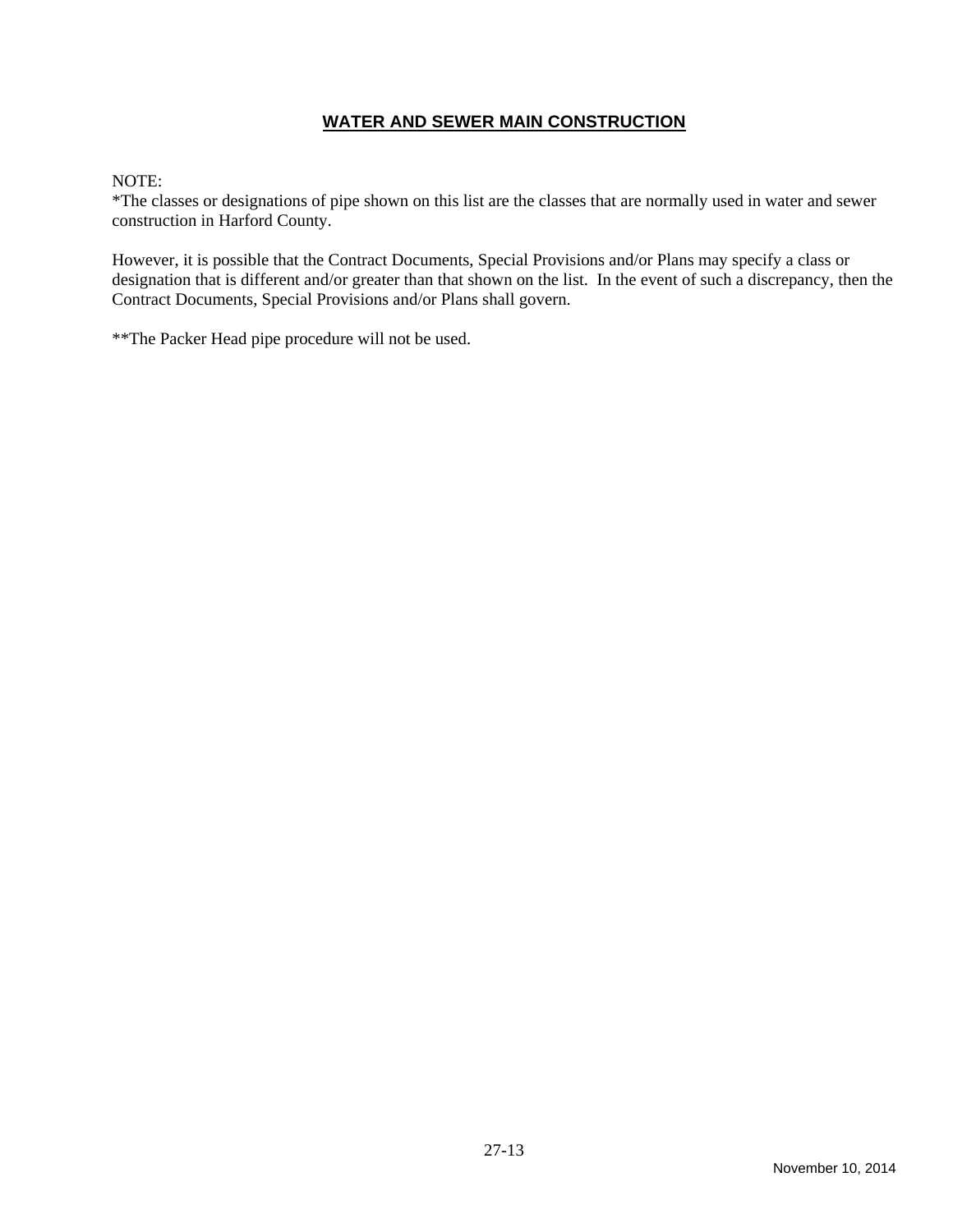# **LOW PRESSURE SEWER CONSTRUCTION**

# **IV. LOW PRESSURE SEWER CONSTRUCTION**

#### **1) PIPE HDPE**

 1 ½" – 4" SDR-11 IPS EHMW PE3408 Performance Pipe Prod-Driscoplex 4300 Poly Pipe Flying W J.M. Eagle Charter Plastic

#### **2) PIPE-HDPE FITTING/TRANSITION PIECES - BUTT FUSION TYPE**  (**Pressure Rated to Match System Piping)**

 $\frac{\text{Molded 1 } \frac{1}{2} - 4^{\frac{n}{2}}}{\text{IPEX}}$  D.I.P. Brass 1  $\frac{1}{2} - 4^{\frac{n}{2}}$ All Manuf. Central Plastic Charter Plastic **TEGG** Agru Independent

#### **3) PIPE-PVC PIPE GASKETED - (SDR-21- 1 ½"- 4")**

PVC D.I.P. Brass  $1\frac{1}{2}$  – 4" National **HarCo** All Manuf. **Charlotte Crestline**  J.M. Eagle **Diamond** North American Pipe

Note:

1. PVC pipe fittings for main line – match pipe material.

## **4) BALL VALVE CURB STOP - W/FEMALE IPT END CONNECTION (OR PACK JOINT)**

|                | Manufacturer | Female IPT End       | Pack Joint |
|----------------|--------------|----------------------|------------|
| $1\frac{1}{2}$ | Ford         | B <sub>11</sub> -666 | B77-666    |
|                | Mueller      | B-20283+Size         | $V-25226$  |
|                | McDonald     | 6101                 | 6100-44    |
| ን"             | Ford         | B11-777              | B77-777    |
|                | Mueller      | B-20283+Size         | $V-25226$  |
|                | McDonald     | 6101                 | 6100-44    |

#### **5) SEWAGE GRINDER PUMPING UNIT AND CONTROL PANEL**

Environment/One Corporation

#### **6) VALVE KEY EXTENSION**

Genco